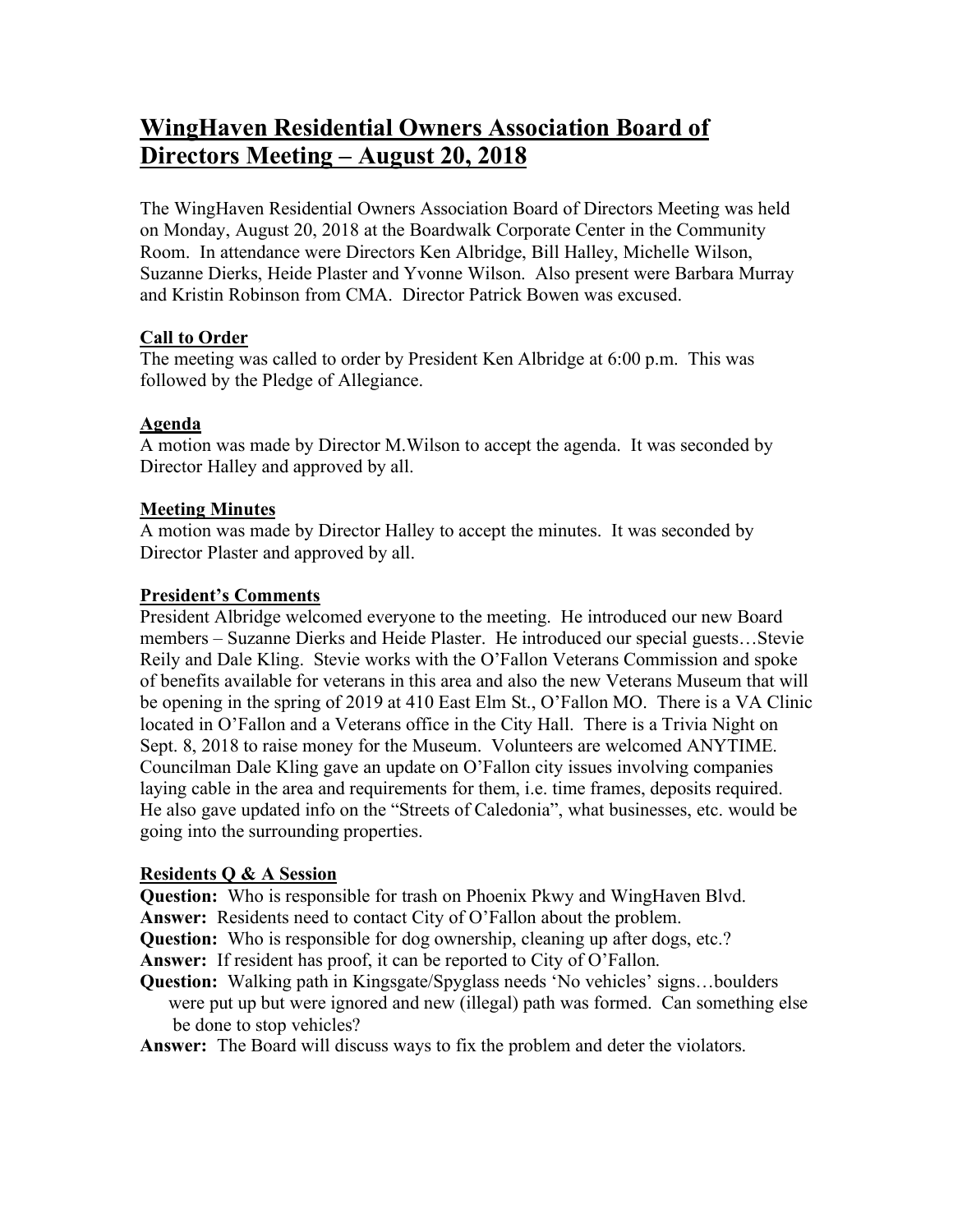**Question:** What is WingHaven's policy on political signs?

**Answer:** Signs may be put up two weeks prior to election, until four days after election, signs only 16" by 32", placed only on residential property, no common ground.

**Question:** Has hole in catch basin been fixed?

**Answer:** A grate has been installed to cover the hole in the basin.

**Question:** Who is responsible for the upkeep of the businesses/buildings/landscaping in the Boardwalk Center?

**Answer:** They are owned privately and WROA is not responsible.

**Treasurer's Report** – President Albridge gave the treasurer's report. Director M.Wilson made a motion to approve it…it was seconded by Director Halley and approved by all. We continue to look forward to a good 2018 for WingHaven. As always, any questions can be emailed to Director Bowen. His email can be found on the WingHaven website at www.wroa.info

## **Committee Reports**

**WingHaven Events –** National Night Out will be held on Sat. Aug. 25, 2018 at the Park & Gardens beginning at 6:30p.m. The concert will start at 7:00p.m.

**Architectural –** Director Halley reported there were seven requests and all were approved.

**Grounds –** none

**Beautification – -** landscaping around the monuments will be refreshed, is on a schedule to be watered when needed, the fountain in the Boardwalk Center will be fixed and working, Runyon will be turning the fountain on and off with the Seasons.

 Motion – a motion was made by Director M.Wilson to approve the wiring for lights at Tot Lot on Rolling Thunder and Grey Mountain. It was seconded by Director Halley and approved by all.

## **Neighborhood Watch Report –** none

## **Management Report**

Sixty-seven violation letters were sent out. Forty residents are with the attorney. Twenty nine reservations have been made for the use of the Pavilion. Total prior years' fees that have been collected since last month are \$961.48.

## **Unfinished Business** – none

**New business** – none